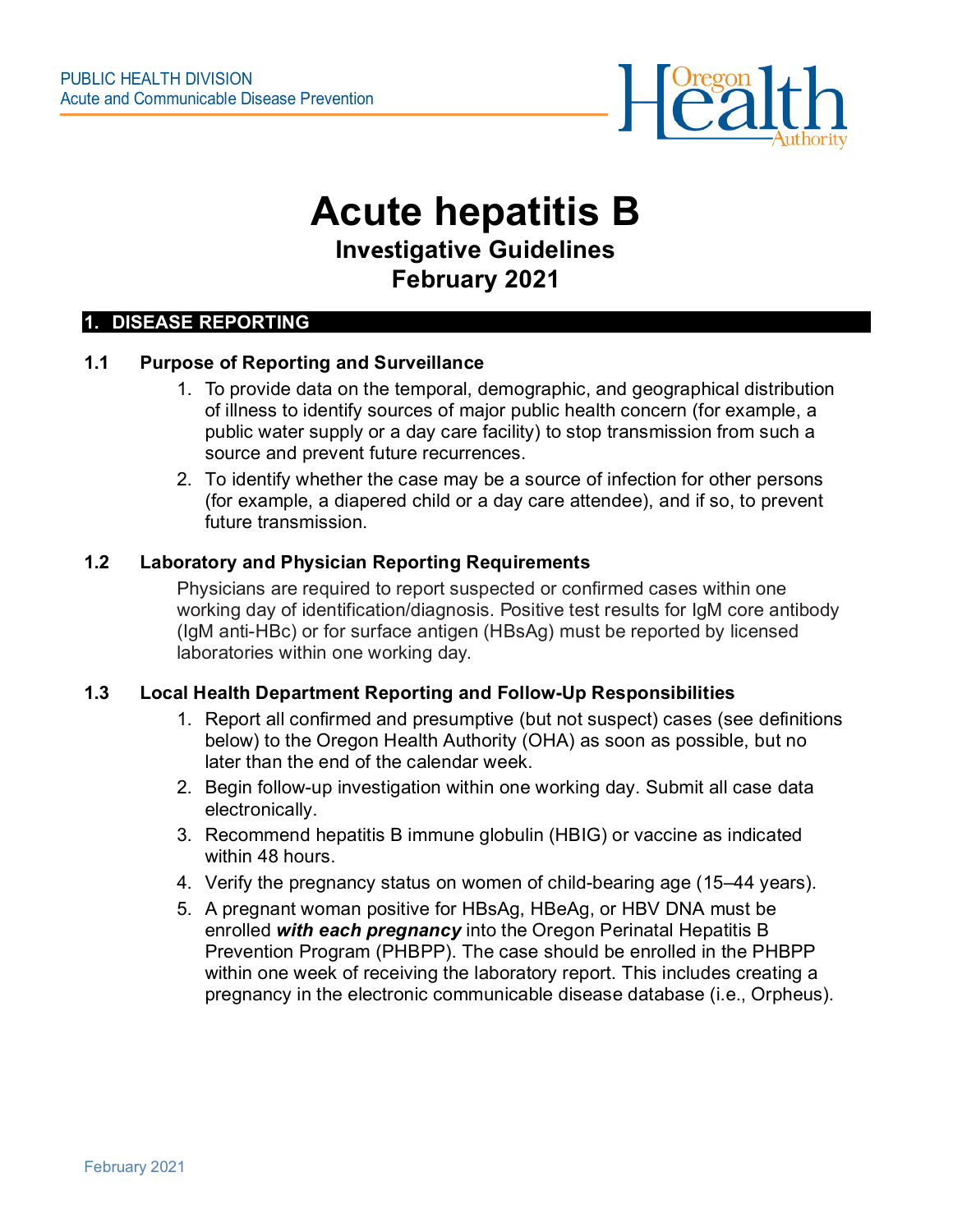## **2. THE DISEASE AND ITS EPIDEMIOLOGY**

## **2.1 Etiologic Agent**

The etiologic agent of hepatitis B (HBV) is a hepadnavirus and is one of several viruses known to cause hepatitis in man. Until the 1970s, laboratory tests were not available to distinguish any of these clinically similar infections. HBV is completely unrelated to the viruses that cause hepatitis A, C, or other non-A, non-B (NANB) hepatitis.

## **2.2 Description of Illness**

Exposure to HBV may result in transient or chronic infections, either of which can be asymptomatic. Onset is usually insidious with loss of appetite, vague abdominal discomfort, nausea, and vomiting, sometimes arthralgias and rash, often progressing to jaundice. Liver enzyme levels are markedly elevated. Fever may be absent or mild. Although often more severe, hepatitis B cannot be reliably distinguished clinically from hepatitis A, C, or other NANB hepatitis. Asymptomatic infections are common among children and adults; less than 10% of children and 30 – 50% of adults show symptoms.

The likelihood of becoming a chronic carrier is affected by age at infection. Chronic carriers are at greatly increased risk of developing life-threatening sequelae (e.g., chronic active hepatitis, cirrhosis, or hepatic cancer) decades later. Fewer than 5% of acutely infected adults in the U.S. become chronic carriers, compared with some 25% (with HBeAg-negative moms) to 90% (HBeAg-positive moms) of perinatally infected infants.

The prevalence of HBsAg-positive persons in the United States continues to remain low since the initial decline following the implementation of universal vaccination in 1992. In NHANES 1999–2016, the overall prevalence of HBV infection in the U.S. was  $0.35\%$ <sup>1</sup> Prevalence among foreign born residents is markedly higher (1.28%) than the prevalence for U.S born residents (0.15%).

## **2.3 Reservoirs**

Infected humans. While relatively few infected persons become chronic carriers, they are probably (in the grand scheme of things) the most important sources of HBV transmission, because they are infectious for many years, rather than a few weeks. Efforts to identify chronic carriers and to offer prophylaxis to their contacts, therefore, is at least as important as follow-up directed towards acute cases.

## **2.4 Serologic Markers**

Serologic markers of HBV infection are identified by antigen and antibody assays and by nucleic acid amplification test (NAT) for HBV DNA (i.e., PCR). The markers most commonly tested for are shown in Table 1.

The appearance of these markers relative to exposure and subsequent illness in typical infections is illustrated in Figure 1. Occasionally, in the later stages of clinical illness, a person will have neither HBsAg nor anti-HBs detectable in the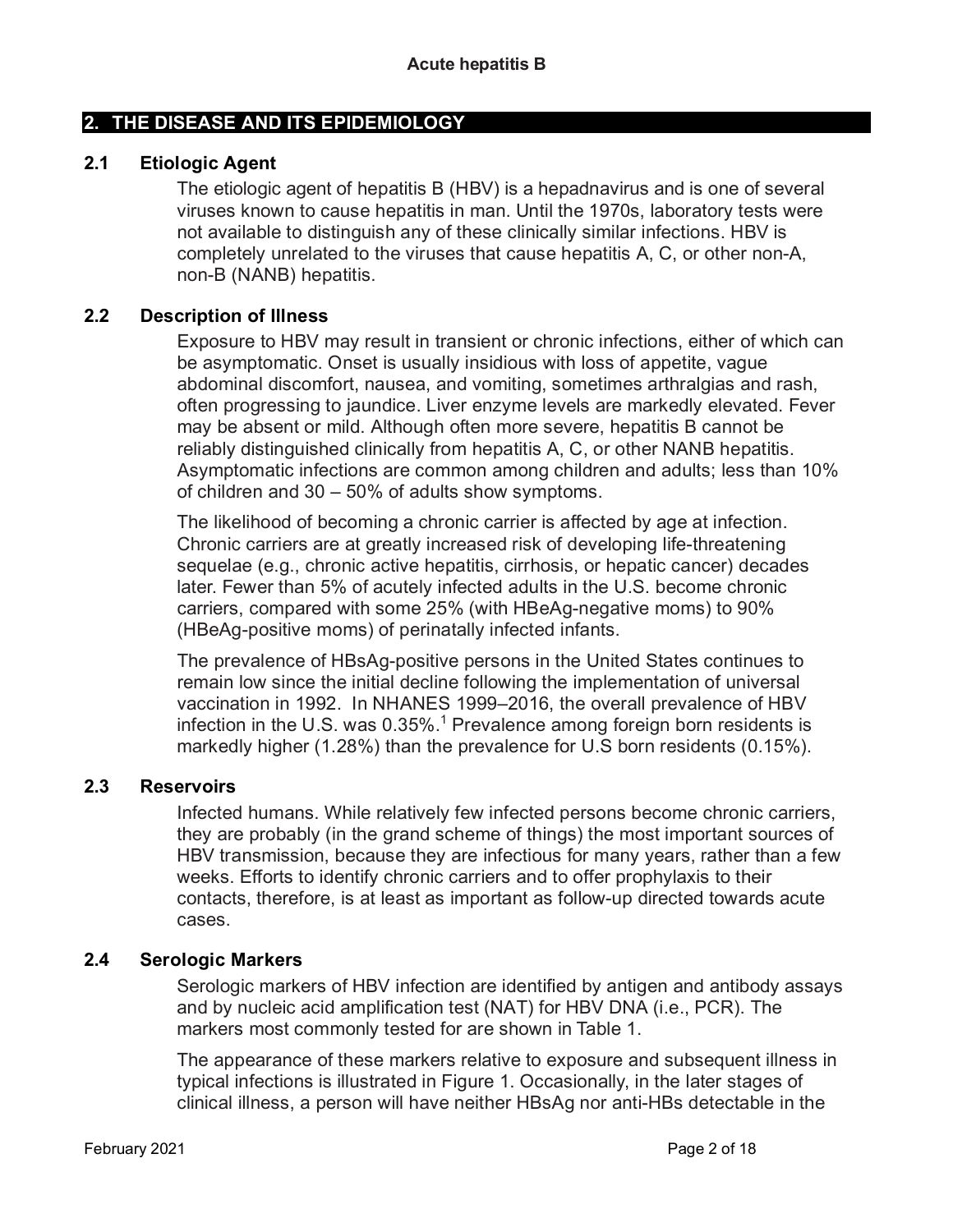blood. They may still be infectious, however, for 1–2 weeks. During this so-called "window phase," the only positive serological test may be for core antibodies (total anti-HBc and IgM anti-HBc).

| <b>Marker</b>         | <b>Abbreviation(s)</b>                      | Significance/Interpretation                                                                                                                                                                                                                                                                                                                   |
|-----------------------|---------------------------------------------|-----------------------------------------------------------------------------------------------------------------------------------------------------------------------------------------------------------------------------------------------------------------------------------------------------------------------------------------------|
| Surface antigen       | HBsAg                                       | Marker of infectivity. Persists indefinitely in<br>chronic carriers.                                                                                                                                                                                                                                                                          |
| Surface antibody      | anti-HBs                                    | Usually indicates the development of<br>immunity, either from past infection or<br>immunization. Most carriers never develop<br>anti-HBs (but if they do, they remain HBsAg<br>positive as well). Anti-HBs levels may<br>decline to undetectable levels over time<br>(years), especially if resulting from<br>immunization and not infection. |
| <b>Viral DNA</b>      | <b>HBV DNA/HBV NAT</b>                      | Marker of infectivity. Rises to high<br>concentrations during incubation and falls<br>with the onset of hepatic disease in<br>transient infection. Detectable in about 50%<br>of chronic carriers; can be present when<br>HBsAg is undetectable.                                                                                              |
| Core antibody (total) | anti-HBc<br>total anti-HBc<br>core anti-HBc | Marker of past infection. Generally, remains<br>elevated for at least two years after<br>transient infection and may remain elevated<br>for life. Vaccination does not produce anti-<br>HBc.                                                                                                                                                  |
| Core antibody (IgM)   | IgM anti-HBc                                | Indicative of infection in the recent past<br>(usually <6 months).                                                                                                                                                                                                                                                                            |
| e antigen             | <b>HBeAg</b>                                | Marker of enhanced infectivity. Seen<br>transiently in most infections and persists in<br>some carriers indefinitely. Needlestick<br>exposure data suggest that HBeAg-positive<br>individuals are 3-5x more infectious than<br>HBeAg-negative counterparts.                                                                                   |
| e antibody            | <b>HBeAb</b>                                | Antibody to HBeAg                                                                                                                                                                                                                                                                                                                             |

## **Table 1. Serological markers of hepatitis B.**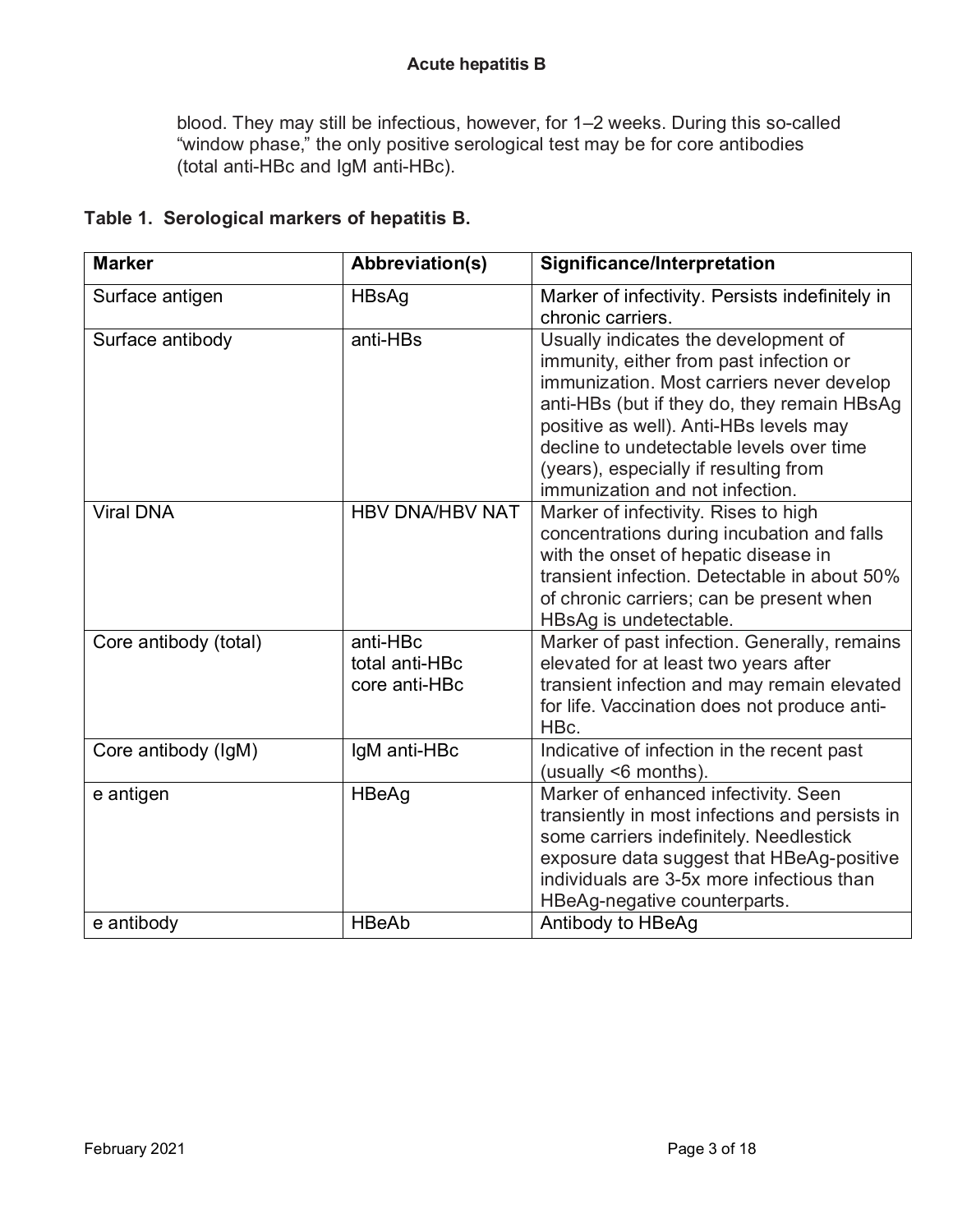## **Figure 1. Serologic Markers**



# **Appearance of Serologic Markers**

## **2.5 Sources and Routes of Transmission**

HBV is usually transmitted by contact with the blood, semen or vaginal secretions of an infected (HBV DNA or HBsAg-positive) person. Because of the high concentration of virus in blood, an extremely small inoculum is sufficient to transmit infection. The virus must be introduced through broken skin or come into contact with mucous membranes for infection to occur. HBV may also be found in saliva and other body fluids. (Breastfeeding is not a significant route of transmission, however.) HBV can remain viable on environmental surfaces for up to a week (e.g., in dried blood).

The most common modes of transmission include:

- 1. Sharing of contaminated objects or use of contaminated equipment that may penetrate the skin, for example: hypodermic needles and other injection paraphernalia, razor blades, renal dialysis machines, blood glucose monitoring equipment, and inappropriately shared multiuse medication vials;
- 2. Sexual contact (homosexual or heterosexual);
- 3. Perinatal transmission from an infected mother to the fetus or newborn;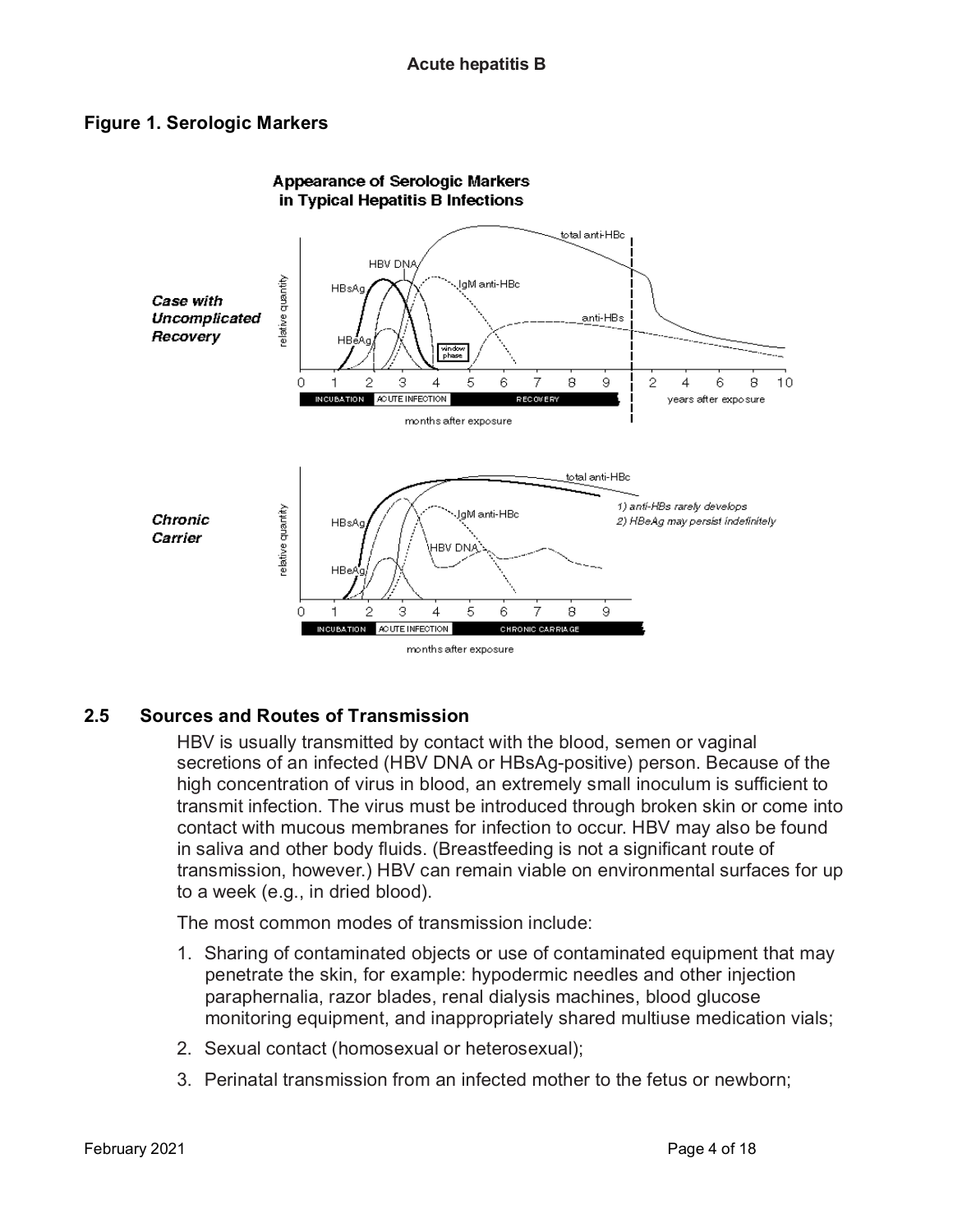4. Needlestick or similar accident.

The following are some of the less common routes, but have been documented in the literature:

- 1. Transfusion, infusion or inoculation of blood or blood products from an infected person or plasma pool (in the U.S., however, all blood is routinely screened for HBV markers [HBsAg, HBV DNA and anti-HBc] before use, so this risk is now extremely low);
- 2. Contact of infective fluid with a mucosal surface (e.g., a splash of blood to the mouth or eye);
- 3. Contact of lacerated, scratched, or otherwise broken skin with blood or contaminated environmental surfaces (for example, countertops, bloodsmear slides or specimen tubes in laboratories);
- 4. Biting by an infected person or scratching with saliva-contaminated nails leading to percutaneous introduction of virus.

## **2.6 Incubation Period**

Varies from 45 to 180 days — usually between 60 and 90 days.

## **2.7 Period of Communicability**

A person is infectious as long as HBsAg or HBV DNA is detectable in the blood. Viremia begins several weeks before the onset of symptoms and persists for several months (in most instances), or, for those who become chronic carriers, indefinitely. A similar period of viremia occurs among asymptomatically infected individuals.

## **2.8 Treatment**

Supportive only during the acute phase. Persons who progress to chronic HBV infection need medical management to monitor the onset and progression of liver disease and screen for liver cancer.

## **3. CASE DEFINITIONS, DIAGNOSIS AND LABORATORY SERVICES**

## **3.1 Confirmed Case Definition**

An individual with:

- 1. A documented negative HBsAg laboratory test results within 6 months prior to a positive test (either HBsAg, HBeAg, or hepatitis B virus NAT (HBV PCR, including genotype); OR
- 2. An illness with discrete onset of any sign or symptom consistent with acute viral hepatitis (e.g., fever, headache, malaise, anorexia, nausea, vomiting, diarrhea and abdominal pain); and
- 3. Jaundice or elevated serum alanine aminotransferase (ALT) levels >100 IU/L; and
- 4. HBsAg positive and IgM anti-HBc positive (if done).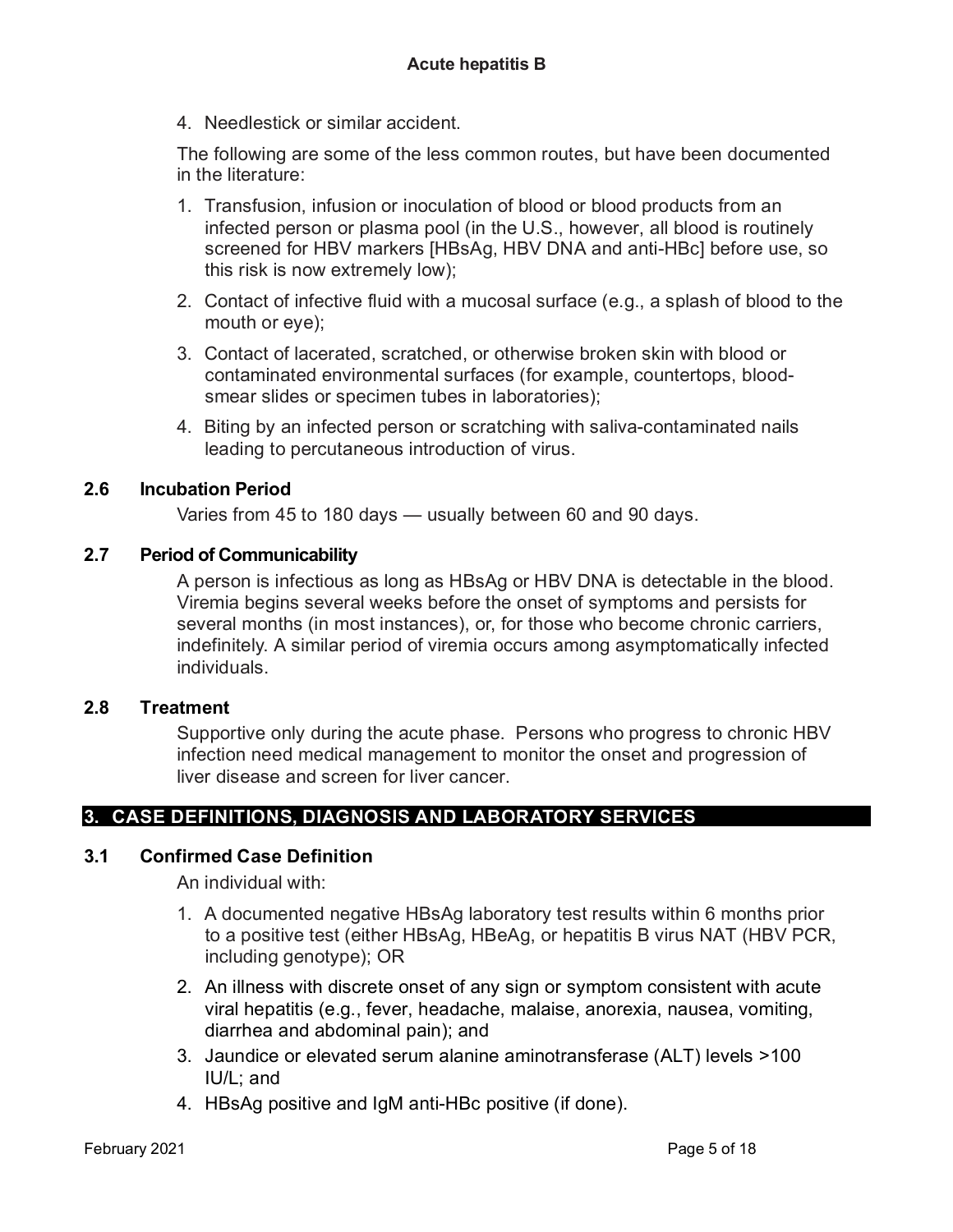## **3.2 Presumptive Case Definitions**

- 1. An illness with discrete onset of any sign or symptom consistent with acute viral hepatitis (e.g., fever, headache, malaise, anorexia, nausea, vomiting, diarrhea and abdominal pain); and
- 2. Jaundice or elevated serum alanine aminotransferase (ALT) levels >100 IU/L; and
- 3. An epidemiological link with a person who has confirmed hepatitis B (i.e., household or sexual contact with an infected person during the 45 – 180 days before the onset of symptoms).

## **3.3 Suspect Case (***not* **reportable to PHD)**

Anyone with discrete onset of symptoms or elevated liver enzymes without epilinkage to a confirmed case, and no available laboratory information or lab confirmation.

## **3.4 Services Available at the Oregon State Public Health Laboratories**

The OSPHL offers serologic testing for HBsAg, anti-HBs, anti-HBc, anti-HBc IgM, and anti-HBc Total (IgG and IgM). For complete information about specimen collection, handling, and transport, refer to the OSPHL Test Menu at [www.healthoregon.org/labtests.](http://www.healthoregon.org/labtests)

If the HBsAg result is reactive, confirmatory testing will be recommended and is not performed by OSPHL. E antigen testing is not routinely available but may be arranged under special circumstances. Consult with ACDP.

## **4. ROUTINE CASE INVESTIGATION**

## **4.1 Confirming the Diagnosis**

It is important to distinguish between acute cases of hepatitis B and newly identified chronic carriers. Try to get information from the ordering provider about presence/absence of symptoms, LFTs, and prior history.

## **4.2 Identify the Source of Infection**

Collect information about possible exposures, including high risk behavior, during the period 45– 180 days before the onset of illness. **Particular emphasis should be placed on the 60–90 days before onset**. This should include:

- Close contact with any household member, sexual partner or acquaintance with recent hepatitis or known to be a chronic carrier (get names, phone numbers and addresses);
- Receipt of blood transfusion or other blood products;
- History of dental or surgical care;
- History of renal dialysis;
- Use of shared needles;
- Use of shared blood glucose monitor;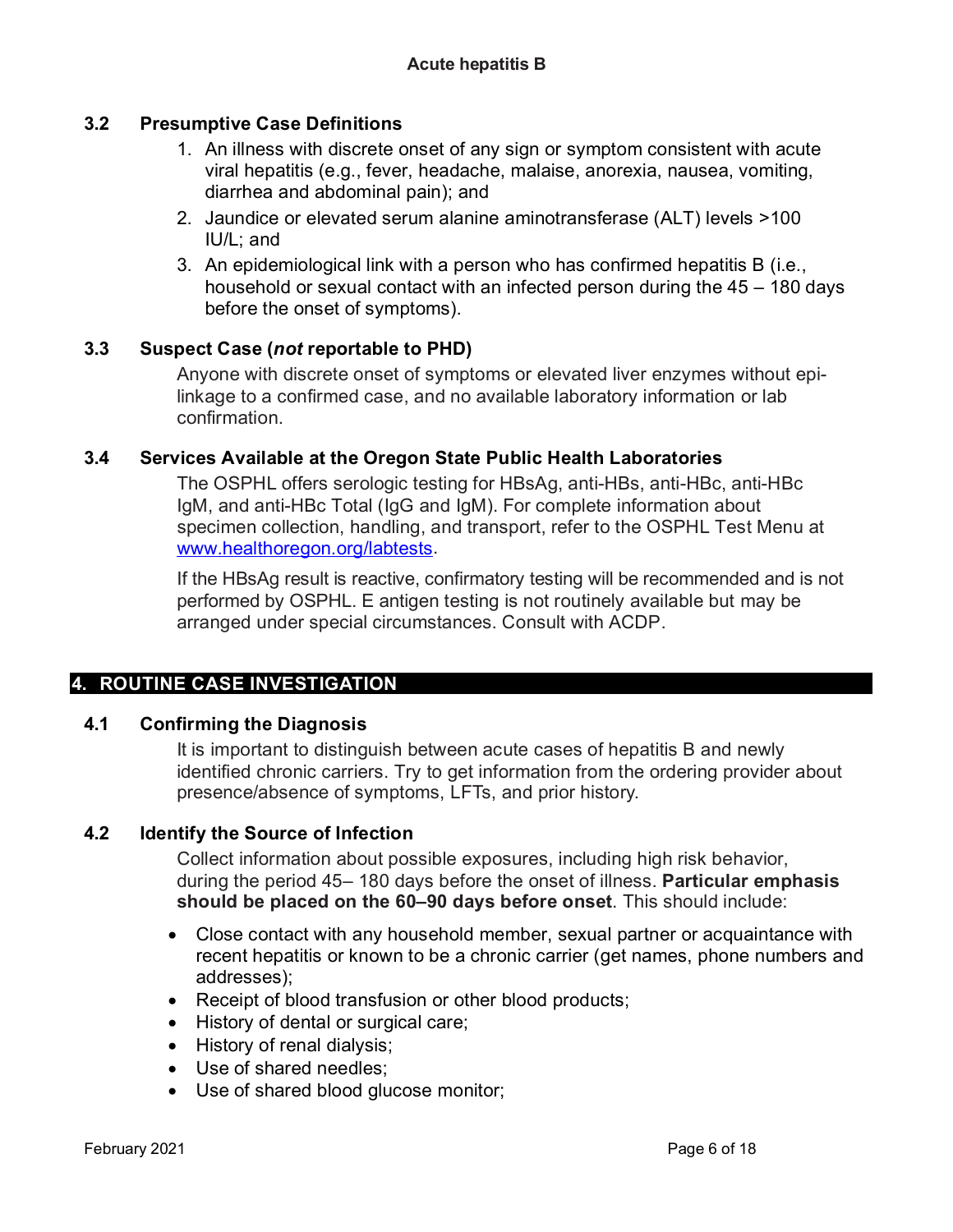- History of tattooing, ear or body piercing, or acupuncture;
- Needlestick or similar injury;
- Accidental exposure of skin, eyes, mucous membranes or a wound to blood of another person;
- Work in occupational settings with elevated risk of exposure (e.g., dental, laboratory, mortuary work, or employment in facilities for mentally disabled);
- Residence in a facility for the mentally disabled;
- Incarceration;
- Sexual contact (heterosexual or homosexual) with multiple sex partners or a sex partner who uses IV drugs.

## **4.3 Identify Potentially Exposed Persons**

- 1. Identify persons with whom the case has had sexual contact from six weeks before onset to present. HBIG should be recommended for the sexual partner(s) who had intercourse with the case during the past two weeks (see §5.4). Partners whose most recent sexual contact is more than two weeks ago are unlikely to benefit from prophylaxis, but they should be informed of their exposure and encouraged to seek medical care should they develop signs or symptoms of hepatitis. Immunization is recommended for those who anticipate continues sexual contact with an infected person or with multiple partners, and condom use can be recommended until the series is completed.
- 2. Identify person who may have been exposed within the past six weeks to potentially infectious body fluids by percutaneous or permucosal means (e.g., needle sharing, body splashes). Those persons exposed within the last 7 days should receive HBIG is susceptible to HBV infection (see §5.4). Those exposed >7 days ago should be advised of their exposure and encouraged to seek medical care if they develop symptoms of hepatitis. Recommend hepatitis B immunization to those with occupational or ongoing risk of exposure (see §5.4).
- 3. If the case is a dentist, surgeon or other health care worker, evaluate the potential for exposing patients (see §6.1).
- 4. If the case has donated blood or plasma in the 8 weeks before onset, see §6.3.
- 5. If the patient is pregnant, see §6.5

## **4.4 Environmental Evaluation**

Usually none, unless transmission occurs in a dialysis center or health care facility by means of environmental surfaces or inanimate objects. If this type of transmission is suspected, contact ACDP's on-call epidemiologist (971.673.1111).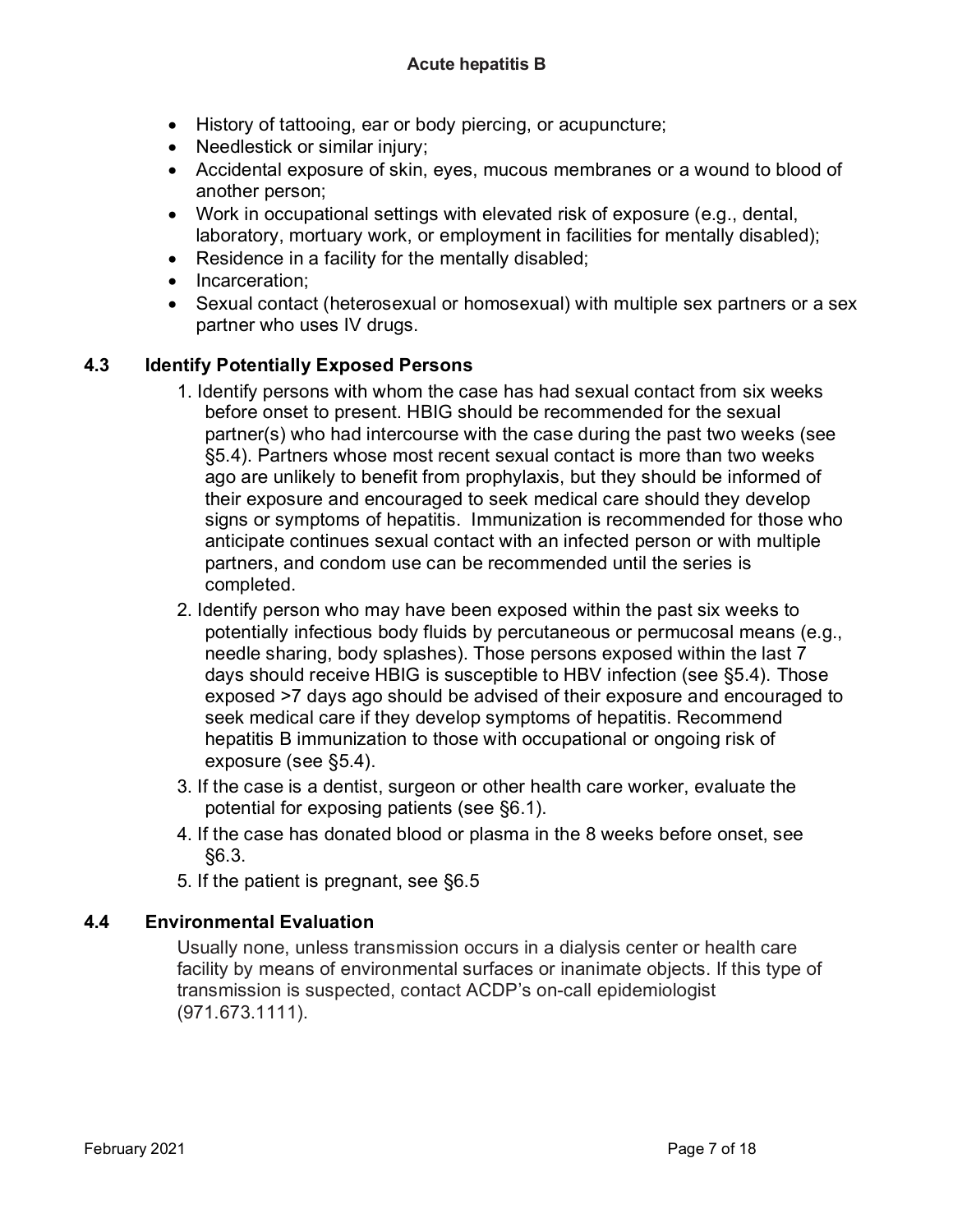## **5. CONTROLLING FURTHER SPREAD**

#### **5.1 Education**

Persons who are HBV DNA or HBsAg-positive should be instructed that their blood and other secretions are infectious to others until the HBV DNA or HBsAg has cleared, typically within two or three months. Chronic carriers usually are infectious for life. (A few do lose measurable HBsAg over time.)

Scrupulous attention to standard precautions is important while the case is positive. Surfaces contaminated with saliva and blood should be cleaned and properly disinfected. Objects potentially contaminated with blood (e.g., razors, toothbrushes) should not be shared with other people. Contaminated sharps should be discarded in an approved sharps container.

Infected persons (among others) should not share hypodermic needles with other people. Disposable needles should be used only once. Undiluted household bleach can be used to clean syringes and needles.

Persons who are HBV DNA or HBsAg-positive should be advised that the virus may be transmitted through sexual contact. Patients should be educated to practice abstinence, use condoms, or otherwise practice "safer" sex. Sex partners who are anti-HBc positive (from previous infection) are not at risk; vaccination has an estimated 95% efficacy and should be recommended to sexual partners of cases.

Pregnant or sexually active women should be told about the risk of hepatitis B infection to newborns of infected mothers, and of the importance of prophylaxis for such newborns. If the woman is pregnant, see §6.5.

Parents or guardians of HBV DNA or HBsAg-positive persons with functional disabilities should be alerted to the risk of HBV infection associated with excessive drooling or aggressive behavior, such as biting and scratching.

Instruct persons with acute HBV infections to postpone non-emergency dental care and surgery until their viremia has cleared, which may be as long as 6 months. HBsAg-positive persons who seek medical or dental care should notify involved personnel of their hepatitis B status.

## **5.2 Isolation and Work or Day Care Restrictions**

Standard precautions (hand washing) are adequate to minimize the risk of further transmission.

Hospitalized patients with acute or chronic HBV infections pose a minimal risk to staff or other patients, given the implementation of standard precautions, and the appropriate pre-exposure use of hepatitis B vaccine.

If the case is a health care worker with potential for exposing patients, he/she should be discouraged from working until the acute clinical illness has resolved. Upon return to work, special precautions should be practiced until the worker is no longer infectious (see §6.1).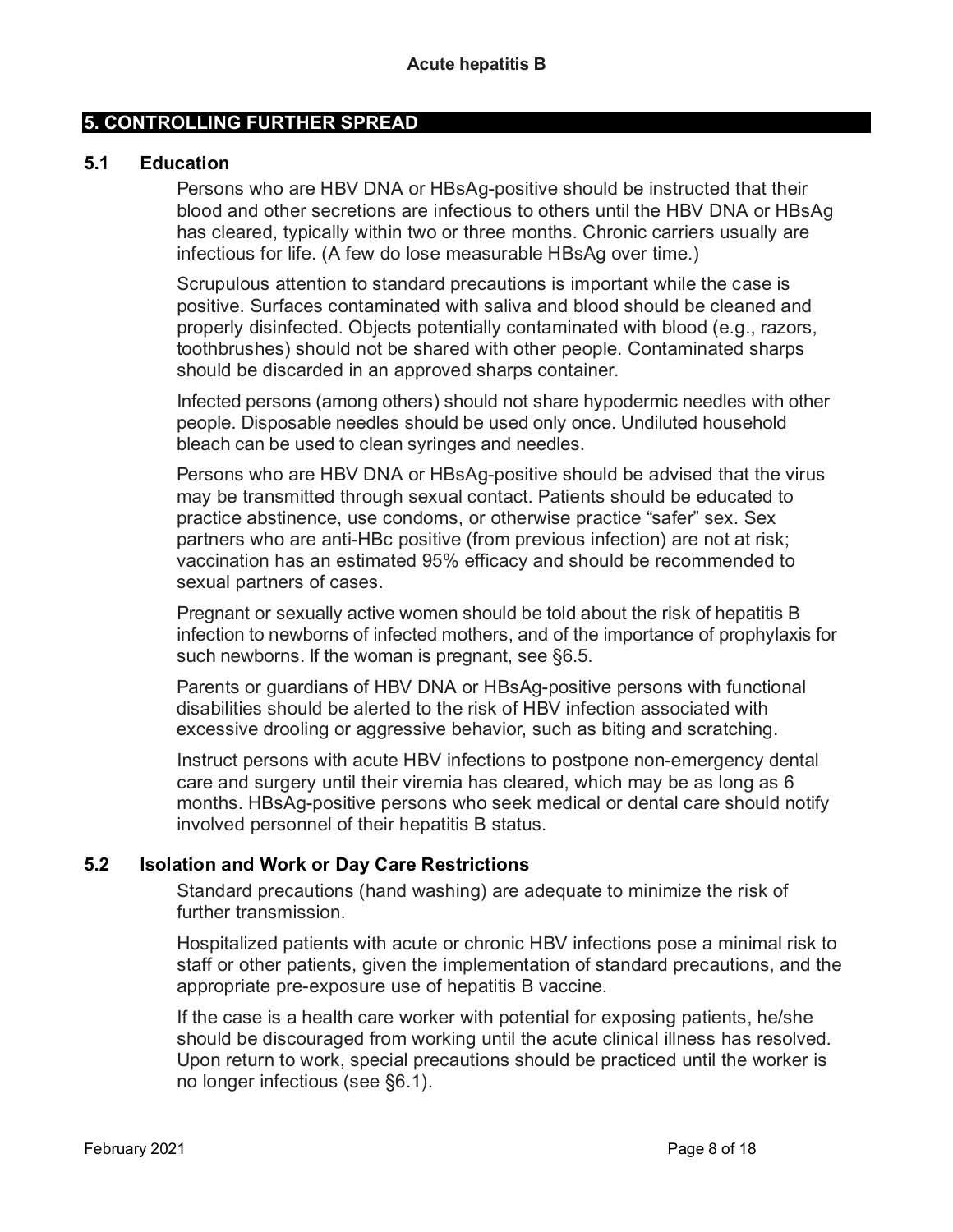The risk of transmission of HBV in the school day care setting is usually low and can be reduced through sound infection control procedures and environmental cleanliness. Toiletry items that could be contaminated with blood or saliva should not be shared. Toys and other contaminated objects should be cleaned and disinfected as soon as possible to prevent transmission. Children in the communicable stages of hepatitis B infection may be excluded from attending school or childcare if, in the opinion of the local health officer, the child poses an unusually high risk to other children (e.g., exhibits uncontrollable biting or spitting)." See Oregon Administrative Rule 333-019-0010: [http://public.health.oregon.gov/DiseasesConditions/CommunicableDisease/Repo](http://public.health.oregon.gov/DiseasesConditions/CommunicableDisease/ReportingCommunicableDisease/Pages/rules.aspx) [rtingCommunicableDisease/Pages/rules.aspx.](http://public.health.oregon.gov/DiseasesConditions/CommunicableDisease/ReportingCommunicableDisease/Pages/rules.aspx)

## **5.3 Case Follow-up**

A repeat test for HBV DNA or HBsAg should be obtained after six months to determine the clearance or continued presence of viremia. Those still HBV DNApositive or HBsAg-positive are considered confirmed chronic carriers and should be counseled accordingly.

## **5.4 Prophylaxis**

- 1. Post-exposure prophylaxis Passive immunization with HBIG and active immunization with hepatitis B vaccine are both used to prevent infection or modify illness due to infection with HBV. To be effective, HBIG must be given as soon as possible after exposure. The exposed person's prior history of hepatitis B infection, vaccination, and vaccine response status (if known) should always be considered, but treatment should not be unduly delayed whilst awaiting test results. Post-exposure prophylaxis should be considered in the following situations:
	- Perinatal exposure to HBV DNA- or HBsAg-positive mother (table 3; see §6.5)
	- Percutaneous or permucosal exposure to blood. For greatest effectiveness, prophylaxis should be given as soon as possible after exposure (table 3). There are no data to indicate that HBIG is of any value more than 7 days after percutaneous exposure.
	- Sexual exposure to an HBV DNA- or HBsAg-positive individual (if within 2) weeks; see Table 3).
	- Household exposure of an infant <12 months old to a primary care giver who has acute hepatitis.
- 2. Pre-exposure prophylaxis Universal infant immunization has been recommended since early 1992. Hepatitis B vaccination is also indicated for anyone at increased risk of infection because of lifestyle, medical history, occupation, or ongoing intimate contact with an HBV carrier. Vaccination should be recommended to persons at risk who are identified in the course of routine public contacts, in addition to those identified in the course of a HBV case investigation. Vaccination is also recommended for nonsexual household contacts of acute HBV cases, especially children and adolescents. Questions about vaccine availability should be directed to the Immunization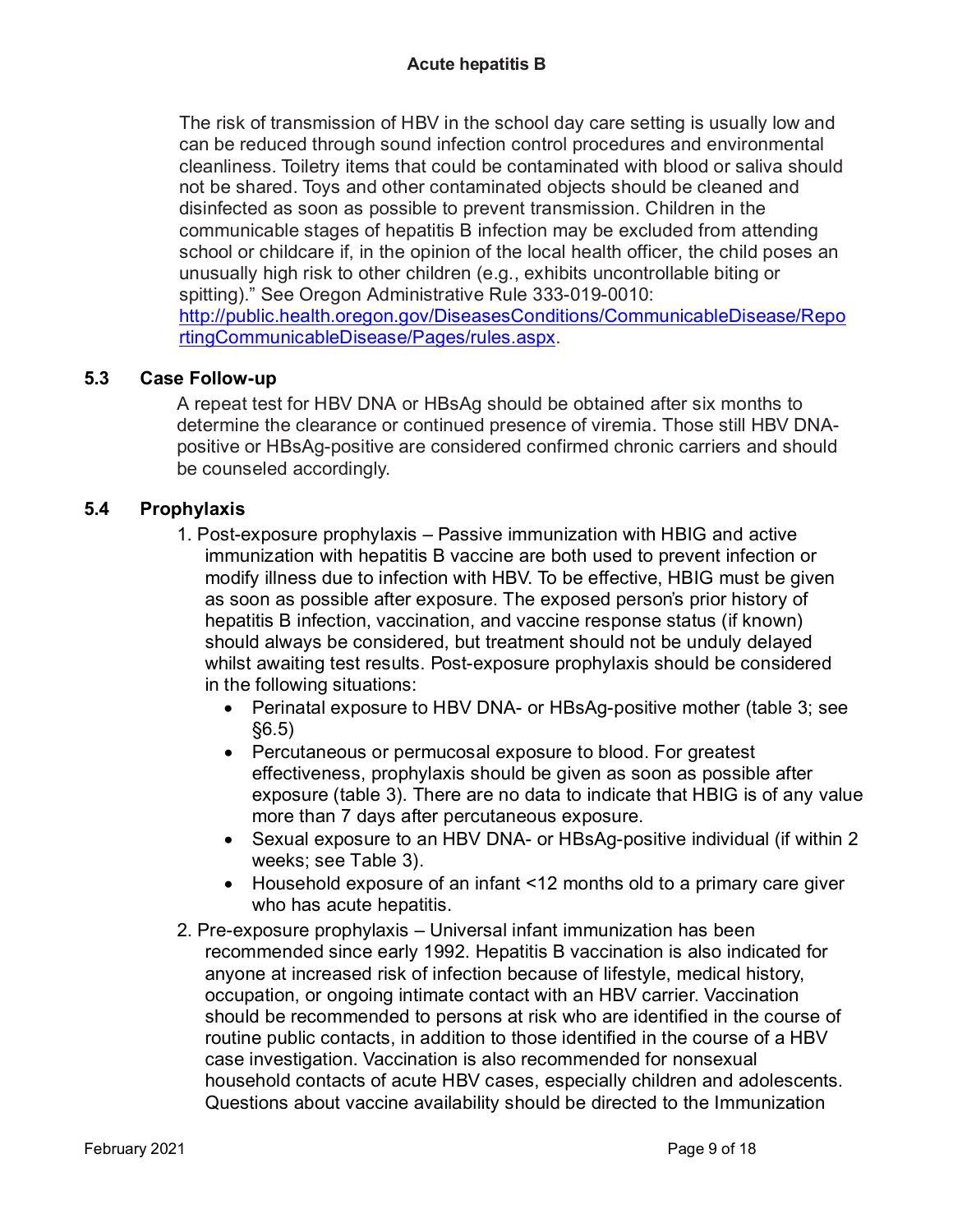Program. Pre-exposure prophylaxis is recommended for the following persons: <sup>2</sup>

- All infants
- Unvaccinated children aged <19 years
- Persons at risk for infection by sexual exposure
	- Sex partners of HBsAg-positive persons
	- Sexually active person who are not in a long-term, mutually monogamous relationship (e.g., persons with more than one sex partner during the previous 6 months)
	- **Persons seeking evaluation or treatment for a sexually transmitted** disease
	- Men who have sex with men
- Persons at risk for infection by percutaneous or mucosal exposure to blood
	- **Current or recent injection drug users**
	- Household contacts of HBsAg-positive persons
	- Residents and staff of facilities for developmentally disabled persons
	- Health care and public safety personnel with reasonably anticipated risk for exposure to blood or blood contaminated body fluids
	- **Hemodialysis patients and predialysis, peritoneal dialysis, and Fig. 2.** home dialysis patients.
	- Persons with diabetes aged 19–59 years; persons with diabetes aged ≥60 years at the discretion of the treating clinician
- Others
	- **International travelers to countries with high or intermediate levels** of endemic hepatitis B virus infection (HBsAg prevalence of ≥2%)
	- **Persons with chronic hepatitis C infection**
	- **Persons with chronic liver disease (including, but not limited to,** persons with cirrhosis, fatty liver disease, alcoholic liver disease, autoimmune hepatitis, and an alanine aminotransferase [ALT] or aspartate aminotransferase [AST] level greater than twice the upper limit of normal)
	- **Persons with HIV infection**
	- **Incarcerated persons**
	- All other persons seeking protection from HBV infection
- 3. Alternative schedules For a variety of reasons, some individuals cannot be immunized on the recommended 0, 1, 6-month schedule. In fact, many alternatives work almost as well (and some conceivably better). An interrupted vaccination schedule can be resumed at any time without modifying the number or timing of subsequent doses. In other words, there is no problem (other than delayed benefit) with giving the second "one-month" dose at two months (or later), or the third "six-month" dose at eight months (or eight years). If an accelerated schedule is considered, the third dose should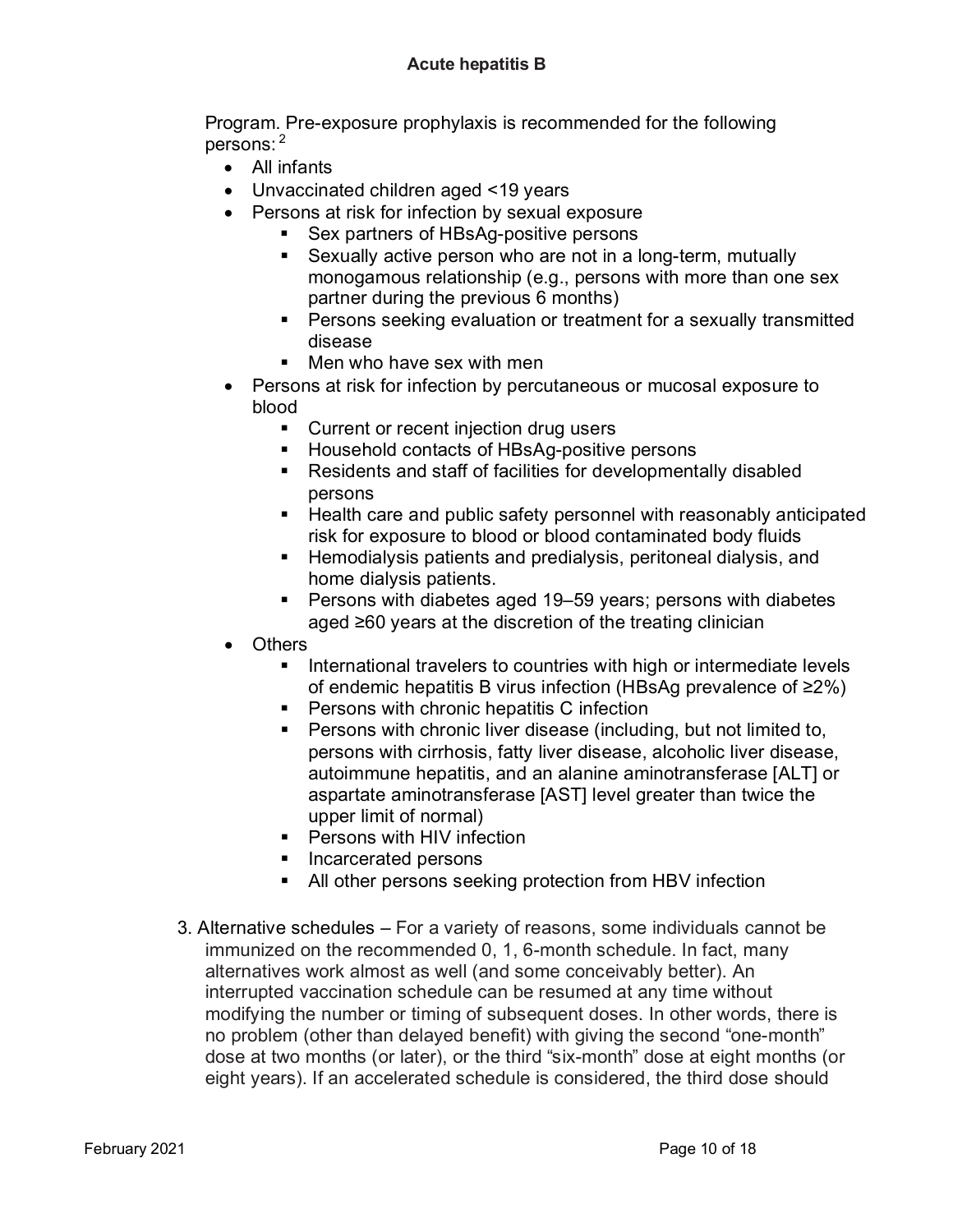not be given <2 months after the second, unless a fourth dose is scheduled >4 months after the third dose.

In 2018, the ACIP approved the use of Heplisav-B (HepB-DpG,) for persons aged\_>18 years.<sup>3</sup> A yeast-derived vaccine prepared with a novel adjuvant, Heplisav-B requires only two doses given one month apart; in the initial clinical trial, 90%-100% of subjects achieved protective antibody levels.

- 4. Occupational risks Persons with jobs that put them at risk for occupational exposures may be eligible for vaccination at their employer's expense. For more information, contact OR-OSHA (main office, Salem, 503-378-3272; field offices in Bend, 541-388-6066; Eugene, 541-686-7562; Medford, 541-776- 6030; Pendleton, 541-276-9175; and Portland, 503-229-5910).
- 5. Testing for Seroconversion Vaccinees with a defined, ongoing risk should be tested for seroconversion 1–6 months after completion of the original 3-dose schedule. For perinatal exposures, see §6.6. A minority of persons do not seroconvert after immunization, and they continue to be at risk for infection. Among persons vaccinated 5.9–17.5 years previously at age <1 year who have anti-HBs levels <10 mIU/mL, approximately 60.0%–97.4% showed a response to a single challenge dose of HepB vaccine demonstrating protective levels of anti-HBs ≥10 mIU/mL. Among persons vaccinated 9–22 years previously at age ≥1 year who have anti-HBs levels <10 mIU/mL, 69.2%–96.4% showed a response to a single challenge dose of HepB vaccine demonstrating protective levels of anti-HBs ≥10 mIU/mL.<sup>4</sup>

Smoking, obesity, and age may be associated with decreased response to hepatitis B immunization. Although > 90% of adults <40 years of age develop immunity, only 75% of adults who receive vaccine over the age of 60 years achieve protective antibody titers. Studies of small numbers of nonresponders have shown that intradermal administration of hepatitis B vaccine can induce protective antibody levels. This route of administration is not approved by FDA. A study demonstrated protective anti-HBs levels in previous non-responders after receiving a double dose of Twinrix™ at 0,1, and 6 months. Among non-responders, 95% had protective anti-HBs levels after the third dose.<sup>5</sup>

Post-vaccination serologic testing following a complete series of Hepatitis B vaccination is recommended for specific populations, including:

- Infants born to HBsAg-positive mothers or mothers whose HBsAg status remains unknown;
- Healthcare personnel and public safety workers at risk for blood or body fluid exposure;
- Hemodialysis patients and others who might require outpatient hemodialysis;
- HIV-infected persons;
- Other immunocompromised persons; and
- Sex partners of HBsAg-positive persons.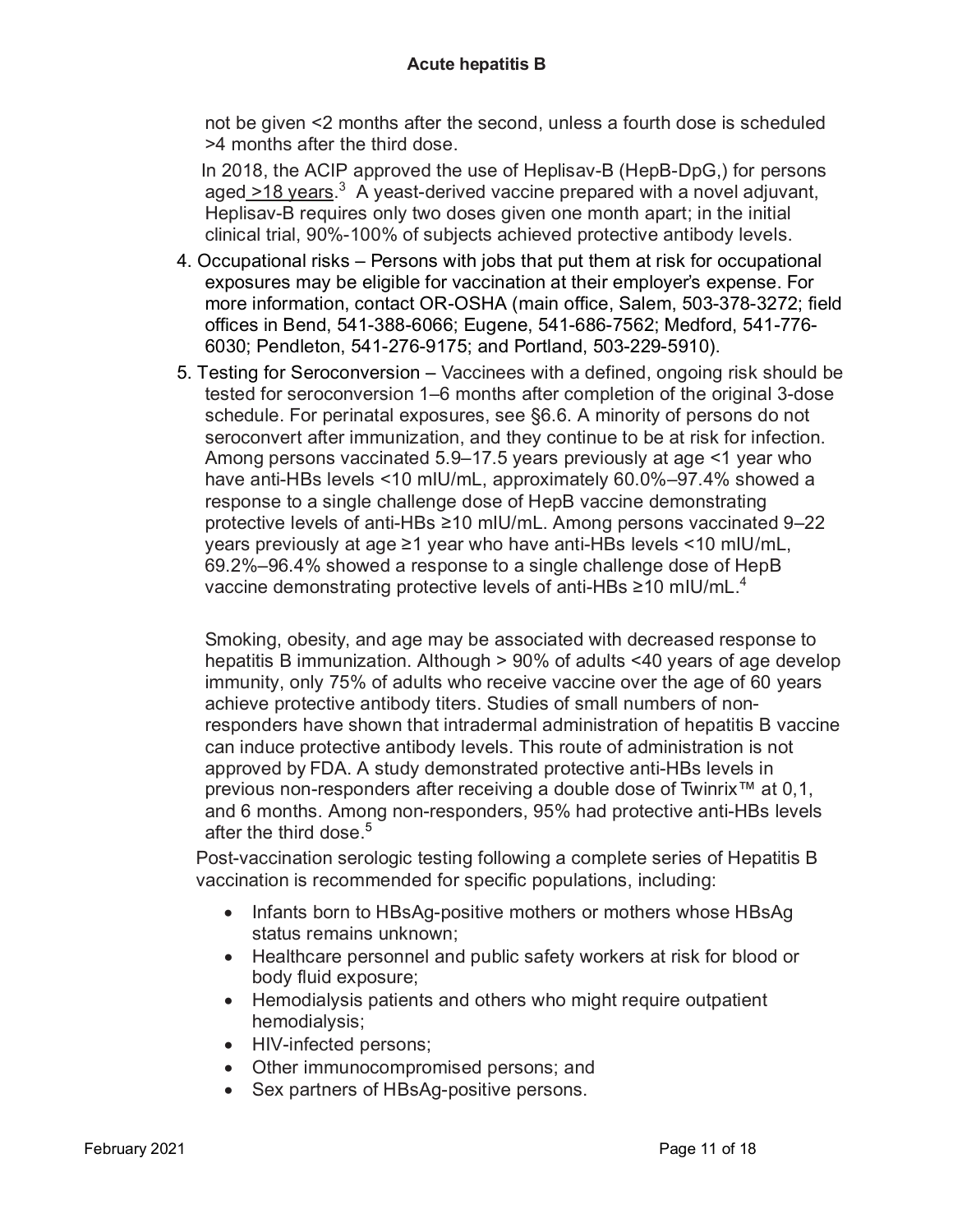## **Table 2. Recommended Post-exposure Prophylaxis for Occupational Exposure to hepatitis B Virus2**

| <b>Vaccination and</b>                             | <b>Treatment</b>                                                                       |                              |  |  |
|----------------------------------------------------|----------------------------------------------------------------------------------------|------------------------------|--|--|
| antibody response<br>status of exposed<br>workers* | Source HBsAg positive or<br>unknown/not available for testing                          | <b>Source HBsAg negative</b> |  |  |
| Unvaccinated                                       | Hepatitis B immune globulin (HBIG) <sup>t</sup><br>x 1 and initiate HB vaccine series  | Initiate HB vaccine series   |  |  |
| <b>Previously Vaccinated</b>                       |                                                                                        |                              |  |  |
| Known responder <sup>§</sup>                       | No treatment                                                                           | No treatment                 |  |  |
| Known non-responder**                              | HBIG x 1 and initiate revaccination or<br>HBIG $\times$ 2 one month apart <sup>1</sup> | No treatment                 |  |  |
| Response unknown                                   | Test exposed person for anti-HBs                                                       | No treatment                 |  |  |
|                                                    | 1. If adequate, no treatment is                                                        |                              |  |  |
|                                                    | necessary                                                                              |                              |  |  |
|                                                    | 2. If inadequate, administer                                                           |                              |  |  |
|                                                    | HBIG x 1 and vaccine booster                                                           |                              |  |  |

\*Persons who have previously been infected with HBV are immune to reinfection and do not require post-exposure prophylaxis.

† Dose is 0.06 mL/kg intramuscularly

§ A responder is a person with adequate levels of serum antibody to HBsAg (i.e., anti-HBs ≥10 mIU/mL).

\*\* A non-responder is a person with inadequate levels of serum antibody to HBsAg (i.e., anti-HBs <10 mIU/mL).

¶ The option of giving one dose of HBIG and reinitiating the vaccine series is preferred for nonresponders who have not completed a second 3-dose vaccine. For those who have not responded after completing two complete vaccine series, do not give additional doses of vaccine.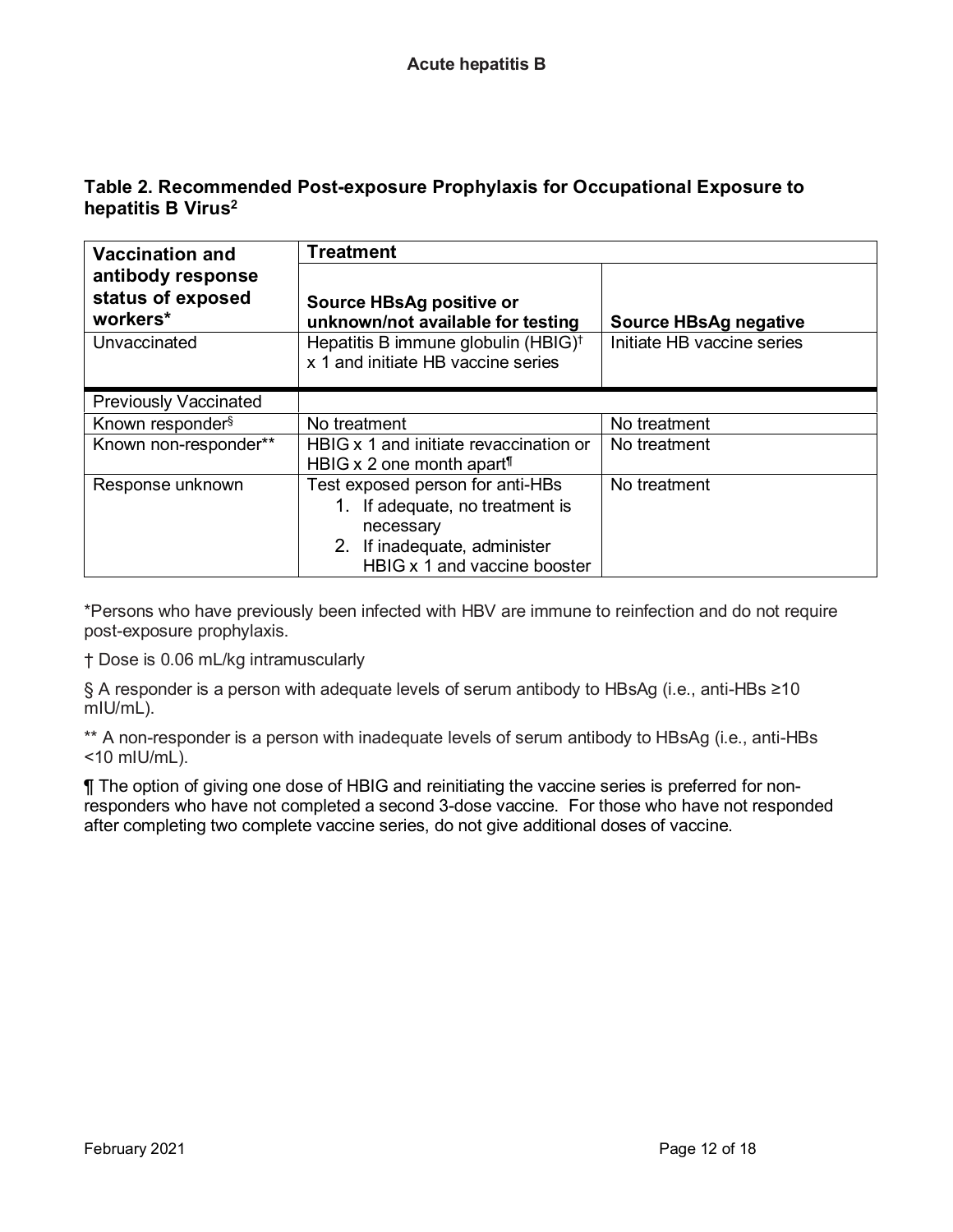## **Table 3. Recommended Post-exposure prophylaxis\* for Non-occupational Exposure\*\* to hepatitis B virus2**

| <b>Exposure</b>                                   | <b>Treatment</b>                                                                                                               |                                                |  |  |
|---------------------------------------------------|--------------------------------------------------------------------------------------------------------------------------------|------------------------------------------------|--|--|
|                                                   | Unvaccinated person <sup>t</sup>                                                                                               | Previously vaccinated person <sup>§</sup>      |  |  |
| HBsAg-positive<br>source                          | Administer hepatitis B vaccine series<br>and hepatitis B immune globulin<br>(HBIG). HBIG dose is 0.06 mL/kg<br>intramuscularly | Administer hepatitis B vaccine<br>booster dose |  |  |
| Perinatal exposure to<br>HBsAg-positive<br>mother | Initiate hepatitis B vaccine series and<br>hepatitis B immune globulin (HBIG)<br>within 12 hours of birth                      | Not applicable                                 |  |  |
| HbsAg status<br>unknown for source                | Administer hepatitis B vaccine series                                                                                          | No treatment                                   |  |  |

\*When indicated, immunoprophylaxis should be initiated as soon as possible, preferable within 24 hours. Studies are limited on the maximum interval after exposure during which postexposure prophylaxis is effective, but the interval is unlikely to exceed 7 days for percutaneous exposures or 14 days for sexual exposures. The hepatitis B vaccine series should be completed.

\*\*Examples of such exposures include bites or needlesticks, mucosal exposures to HBsAg-positive blood or body fluids; sex or needle-sharing contact; or the victim of sexual assault/abuse.

† A person who is in the process of being vaccinated but who has not completed the vaccine series should complete the series and receive treatment as indicated.

§ A person who has written documentation of a complete hepatitis B vaccine series and who did not receive post-vaccination testing.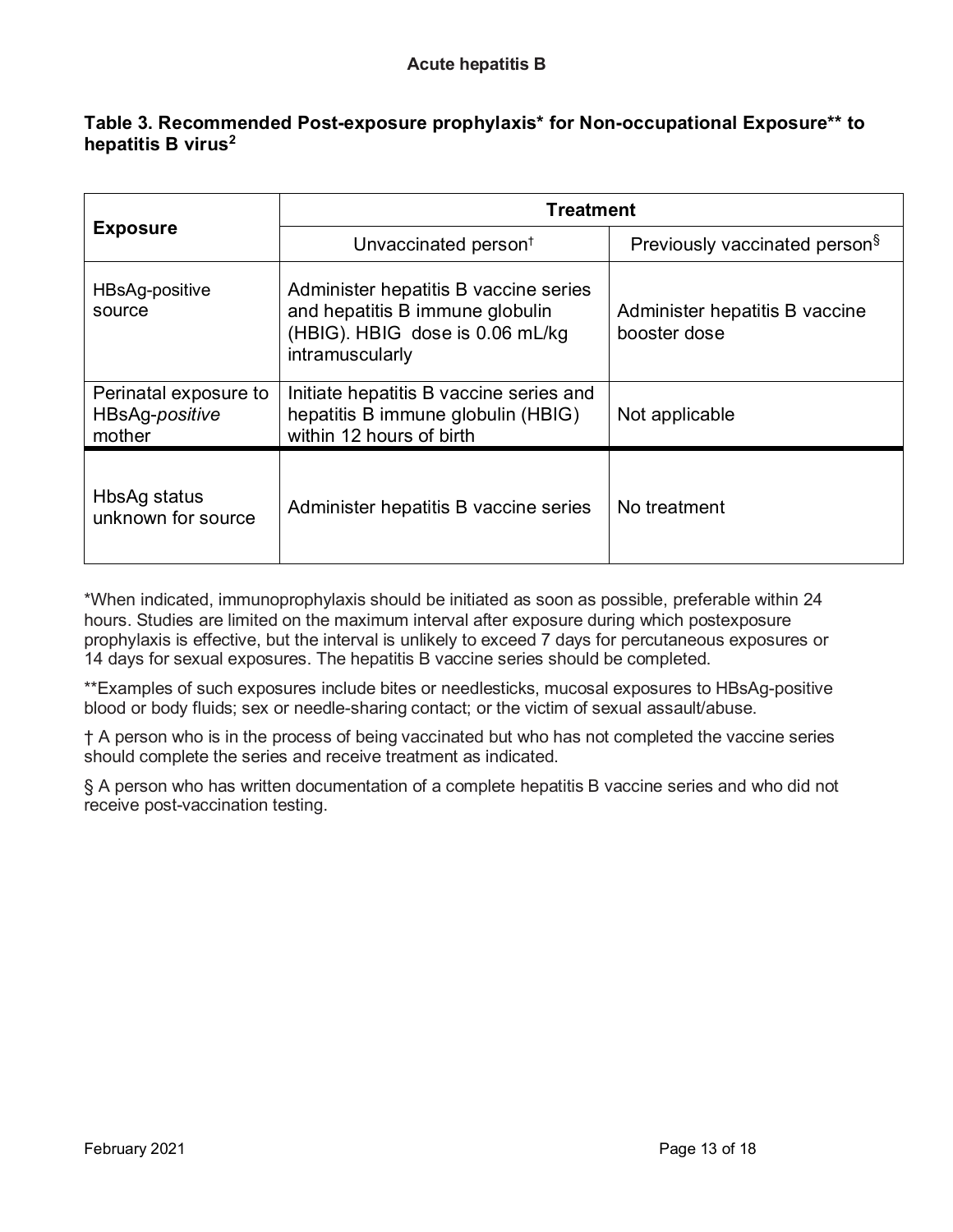| <b>Vaccine and Group</b>                                                    | Dose $(\mu g)$                        | <b>Dose</b><br>(m <sub>l</sub> ) | <b>Schedule/Notes</b>                                                   |  |  |
|-----------------------------------------------------------------------------|---------------------------------------|----------------------------------|-------------------------------------------------------------------------|--|--|
| Recombivax HB (single antigen vaccine)                                      |                                       |                                  |                                                                         |  |  |
| $0 - 19$ years*                                                             | 5                                     | 0.5                              | $0, 1, 6$ months                                                        |  |  |
| $11 - 15$ years                                                             | 10                                    | 1.0                              | 0, 4 months                                                             |  |  |
| $\geq$ 20 years                                                             | 10                                    | 1.0                              | $0, 1, 6$ months                                                        |  |  |
| Engerix-B (single antigen vaccine)                                          |                                       |                                  |                                                                         |  |  |
| $0 - 19$ years <sup>†</sup>                                                 | 10                                    | 0.5                              | $0, 1, 6$ months                                                        |  |  |
| $\geq$ 20 years <sup>†</sup>                                                | 20                                    | 1.0                              | 0, 1, 6 months                                                          |  |  |
| Dialysis patients and<br>other<br>immunocompromised<br>persons <sup>†</sup> | 40                                    | 2.0                              | 0, 1, 2, 6 months                                                       |  |  |
| HEPLISAV-B (single antigen vaccine)                                         |                                       |                                  |                                                                         |  |  |
| ≥18 years                                                                   | 20                                    | 0.5                              | 0 and 1 month                                                           |  |  |
| Pediarix (combination Heb B, DTap and IPV vaccine)                          |                                       |                                  |                                                                         |  |  |
| 6 weeks $-6$ years                                                          | Engerix-B (10µg),<br>Infanrix and IPV | 0.5                              | 2, 4, 6 months. A single antigen hep B<br>dose should be given at birth |  |  |
| Twinrix (combination Hep B and Hep A vaccine)                               |                                       |                                  |                                                                         |  |  |
| 18 years and older                                                          | Engerix-B (20µg)<br>and Havrix        | 1.0                              | $0, 1, 6$ months                                                        |  |  |
| Accelerated                                                                 | Engerix-B (20µg)<br>and Havrix        | 1.0                              | 0, 7, 21-30 days, 12 months                                             |  |  |

## **Table 4. Hepatitis B vaccines: recommended doses and schedules**

\* Yes, including kids born to positive moms. Note that an alternative, 2-dose, schedule is also available for children 11–15 years old.

† The package inserts for the various licensed formulations, particularly for Engerix-B, are maddeningly convoluted. This is our best effort to distill them into a (relatively) simple table. Remember that for any "low risk" patient, the schedule can be stretched out if necessary to accommodate other medical visits. The only downside is delayed benefit. Schedules are given in months (e.g., 0, 1, 6 means second dose 1 month after start and third dose 6 months after start).

¶ Special vaccine formulation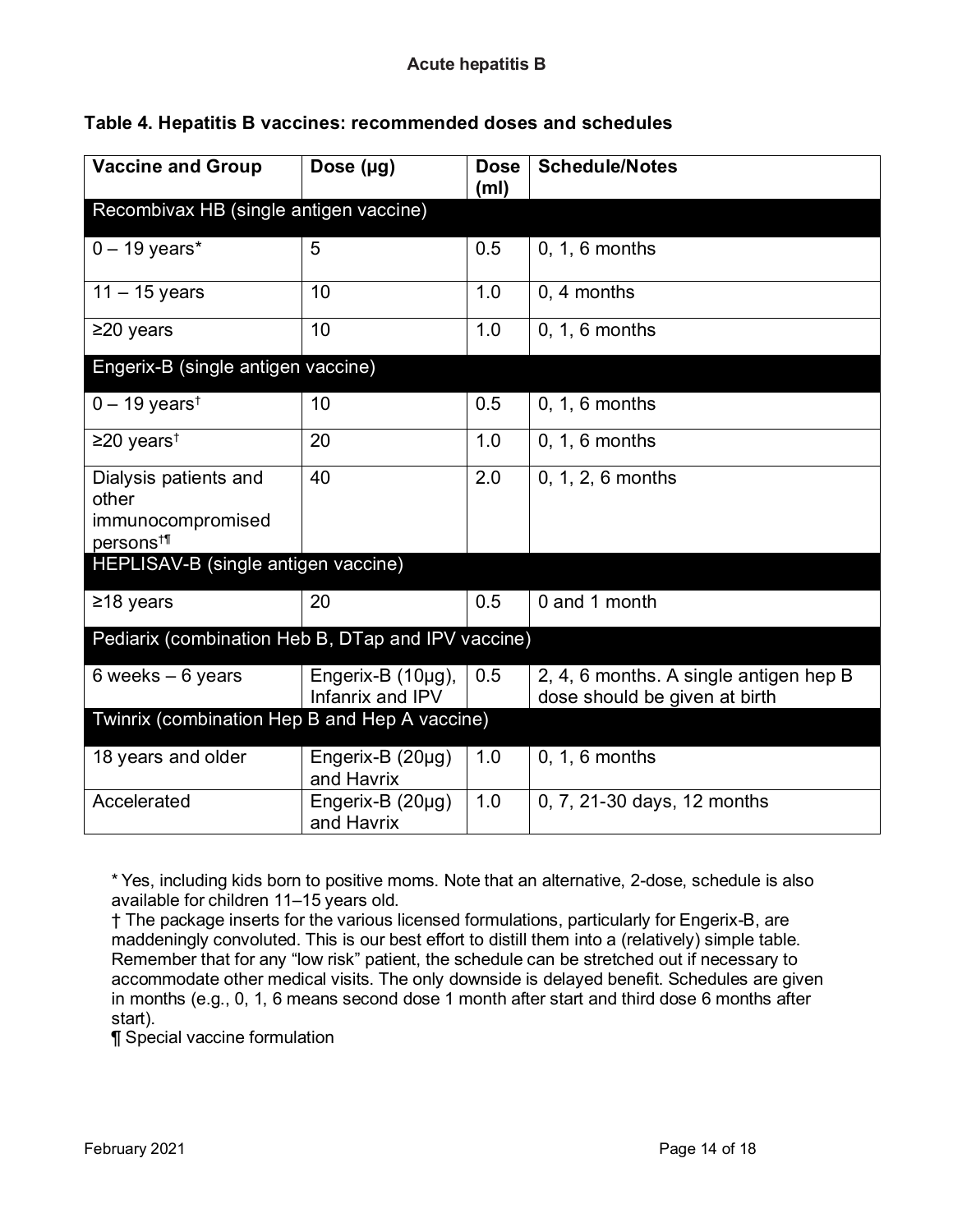## **6. MANAGING SPECIAL SITUATIONS**

#### **6.1 Case is a Health Care Worker**

If the case is a dentist, physician, nurse or other health care worker with potential for exposing patients by blood or body fluids:

- The person should be discouraged from working until the acute clinical illness has resolved
- Upon return to work, special precautions should be practiced until the health care worker is no longer infectious, including:
	- o Wearing gloves for all procedures during which the hands will be in contact with the patients' mucosal surfaces or broken skin;
	- o Avoiding situations involving sharps that could lead to exposures of susceptible individuals to blood or objects contaminated with blood of the case;
	- o Careful and frequent handwashing.

## **6.2 Case is a Suspected Iatrogenic Infection**

If two or more iatrogenic cases occur in patients of the same dental or health care provider, residential care facility or non-hospital health care facility (i.e., dialysis center); and the cases have no other identified plausible source of infection; or if other circumstances suggest the possibility of iatrogenic infection, notify ACDP.

## **6.3 Case is a Recent Blood Donor**

If the case has donated blood or plasma within the eight weeks prior to onset of symptoms, the agency that received the blood or plasma should be notified so that any unused product can be recalled.

## **6.4 Case is a Recent Transfusion Recipient**

If transfused blood or blood products are suspected as the possible source of infection, the blood bank or other agency that provided the implicated lot should be notified so that aliquots of the blood still on hand, or the donors themselves, can be retested for HBsAg or tested for anti-HBc. Lot numbers for tracing are usually available through the blood bank at the hospital where the units were transfused.

## **6.5 Case is Pregnant or has just Delivered**

Pregnant women who are HBsAg-positive should be tested for HBV DNA. Antiviral therapy to reduce perinatal transmission may be indicated when the HBV DNA level is >200,000 IU/mL.2

Preventing perinatal transmission is perhaps the most important part of case follow-up, and for this reason the Oregon Immunization Program has an official Perinatal Hepatitis B Prevention Program. Participation in this program is mandatory for local health departments. Case management activities and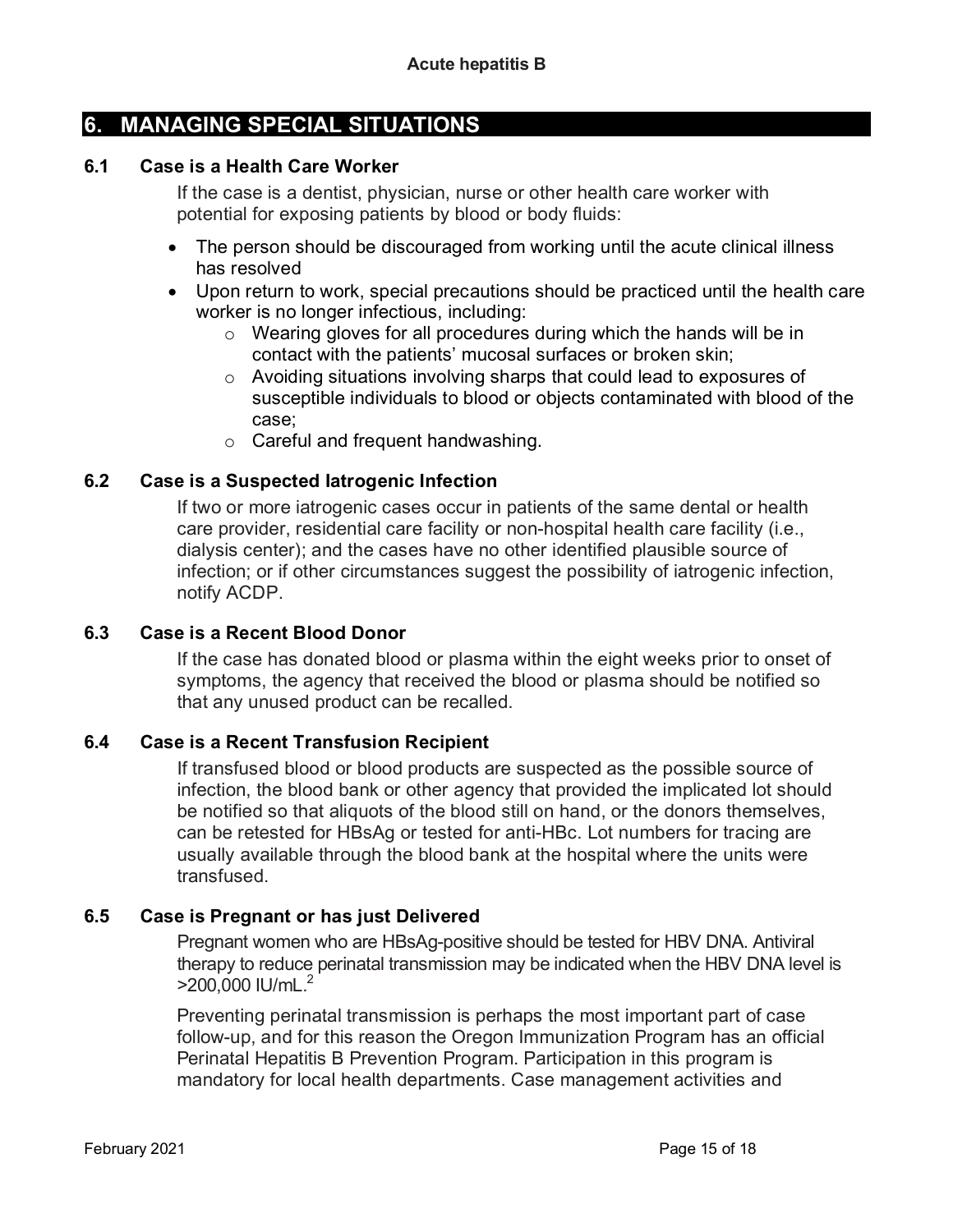requirements for reporting these activities are described in detail in the Oregon Perinatal Hepatitis B Prevention Program Investigative Guidelines.

## **6.6 Possible Common-source Outbreak**

Contact communicable disease epidemiologists at ACDP immediately at 971.673.1111

## **7. GLOSSARY OF TERMS**

**ALT/AST:** these are both liver enzymes classified as serum aminotransferases or transaminases and are useful indicators of liver damage. Alanine aminotransferase is usually abbreviated as ALT (or SGOT) and is particularly sensitive for assessing liver damage secondary to HCV. Aspartate aminotransferase is referred to as AST (or SGPT).

**Anti-HCV EIA**: enzyme immunoassay to measure HCV antibody. Indicates presence of antibody only and cannot be used to distinguish between recent and past infection. Additional testing is required to determine if the individual is chronically infected.

**HBsAg**: hepatitis B surface antigen, a marker of replicating virus. It occurs as part of acute infection and persists in chronic infection. Its presence indicates that the patient is considered to be infectious.

**HBeAg**: hepatitis B e antigen, a core protein exported from infected liver cells and a marker of high levels of infectivity. Similar to HBsAg, it occurs (albeit transiently) as part of acute infection and may persist in the chronic carrier state.

**HBeAb:** hepatitis B e antibody is produced by the immune system temporarily during acute HBV infection and may persist in chronic infections. Spontaneous conversion from e antigen to e antibody (a change known as seroconversion) is a predictor of long-term clearance of HBV in patients undergoing antiviral therapy and indicates lower levels of HBV. Chronic hepatitis B surface antigen carriers can be positive for either HBeAg or anti-HBe but are less infectious when anti-HBe is present.

**HBV DNA**: signifies active replication of the virus and indicates that the patient is infectious. It is usually measured to test for chronic infection, and the viral load may be used to decide whether treatment is war- ranted.

**HCV genotype**: HCV can be divided into at least 6 different genotypes. Genotype 1 is the most common in the US, accounting for 70%-75% of infections.

**IgM anti-HAV:** IgM antibody to HAV. Indicates acute infection with HAV.

**IgM Anti-HBc:** IgM antibody to hepatitis B core antigen, indicative of recent infection with HBV. Antibody to core antigen only occurs following infection, not immunization.

**RIBA:** recombinant immunoblot assay, a more specific test for anti-HCV antibody (in other words, it's good for ruling out false positives). It is not as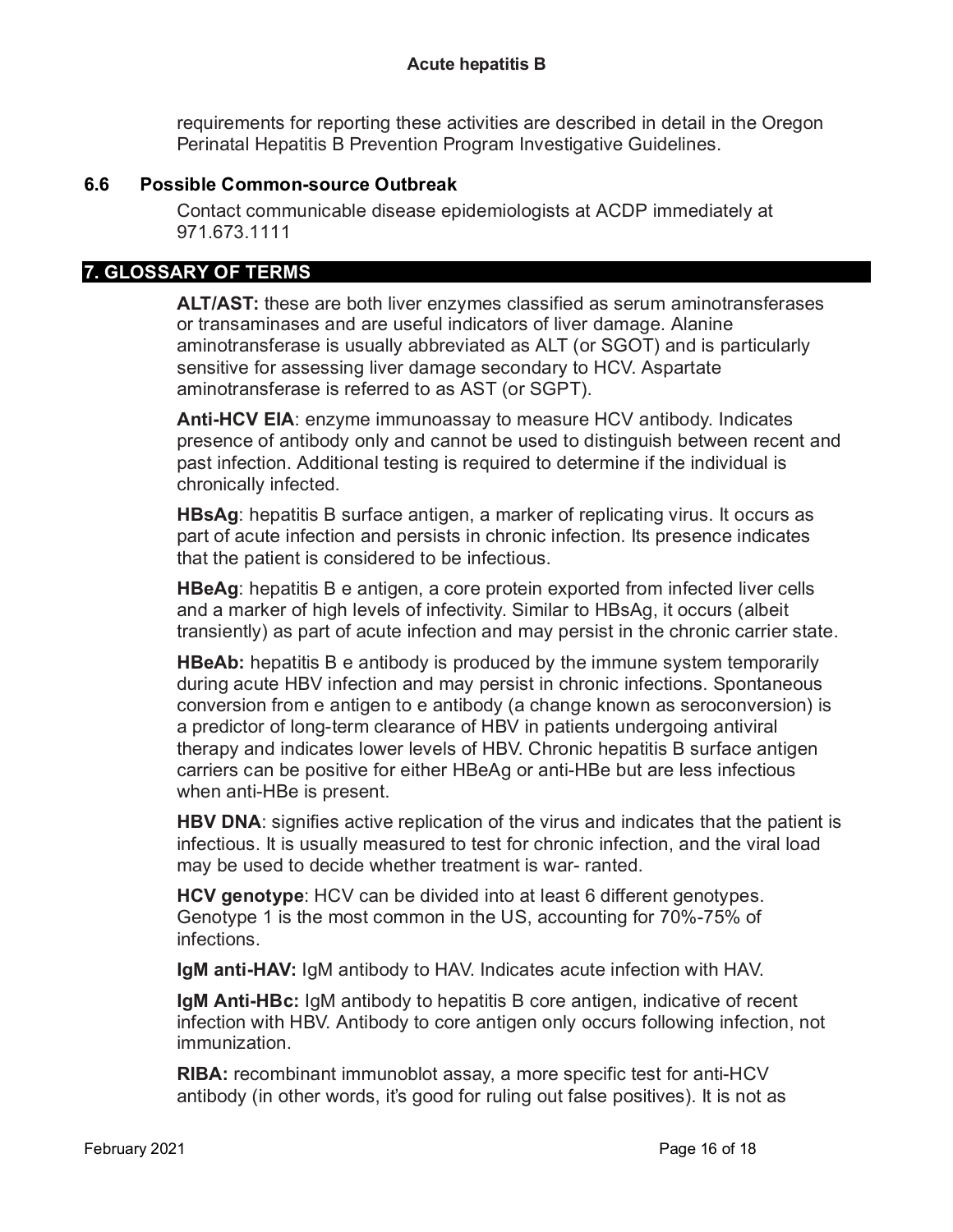sensitive as the anti-HCV EIA and should not be used as an initial screening test, but it is useful for ruling out false-positive EIA tests. **This test is no longer available.**

**PCR:** polymerase chain reaction, used to measure HCV RNA and indicates active replication of the virus (e.g., the chronic carrier state). The qualitative PCR is more sensitive than the quantitative assay and is preferred for the initial test. The quantitative PCR is often used to guide initial treatment decisions and to follow the progress of individuals undergoing treatment.

**Signal-cutoff ratio:** can be used to help determine the likelihood that a positive anti-HCV EIA represents a true positive. Each assay has a cut-off value that is considered a "positive" result; the signal-cutoff ratio can be calculated by dividing the optical density (OD) value of the sample being tested (e.g., the client's test result) by that particular assay's cut-off value. Due to the increase in hepatitis C assays available on the market, CDC is unable to validate each test to determine the s/co ratio predictive of a true positive. **As of January 1, 2016, the s/co ratio will no longer be used in the acute or chronic hepatitis C case definitions.**

## **REFERENCES**

1. Lim JK, Nguyen MH, and Kim WR, et al. Prevalence of chronic hepatitis B virus infection in the United States. Am J Gastroenterol 2020;115:1429–38.

2. Centers for Disease Control and Prevention. Prevention of Hepatitis B Virus Infection in the United States: Recommendations of the Advisory Committee on Immunization Practices. MMWR 2018; 67 (1); 1–31.

3. Centers for Disease Control and Prevention. Recommendations of the Advisory Committee on Immunization Practices for use of a hepatitis B vaccine with a novel adjuvant. MMWR 2018;67(15):455–8.

4. Centers for Disease Control and Prevention. CDC guidance for evaluating healthcare personnel for hepatitis B virus protection and for administering postexposure management. MMWR 2013;62(RR10):1–19.

5. Cardell K, Åkerlind B, Sällberg M, Fryden A. Excellent Response Rate to a Double Dose of the Combined Hepatitis A and B Vaccine in Previous Nonresponders to Hepatitis B Vaccine. Journal of Infectious Diseases. 2008; 198:299–304.

## **UPDATE LOG**

February 2021 – Updated general epidemiology of acute hepatitis B; updated tests available at OSPHL; added new vaccine information; updated postvaccination serologic testing recommendations; updated perinatal hepatitis B program enrollment information; update pre-exposure prophylaxis groups (Poissant, Thomas, Iguchi, Peters).

March 2018 – Added new testing recommendations for pregnant women; added additional groups to those who should be recommended to receive vaccine (e.g., all infants, persons with hepatitis C); added accelerated twinrix schedule;